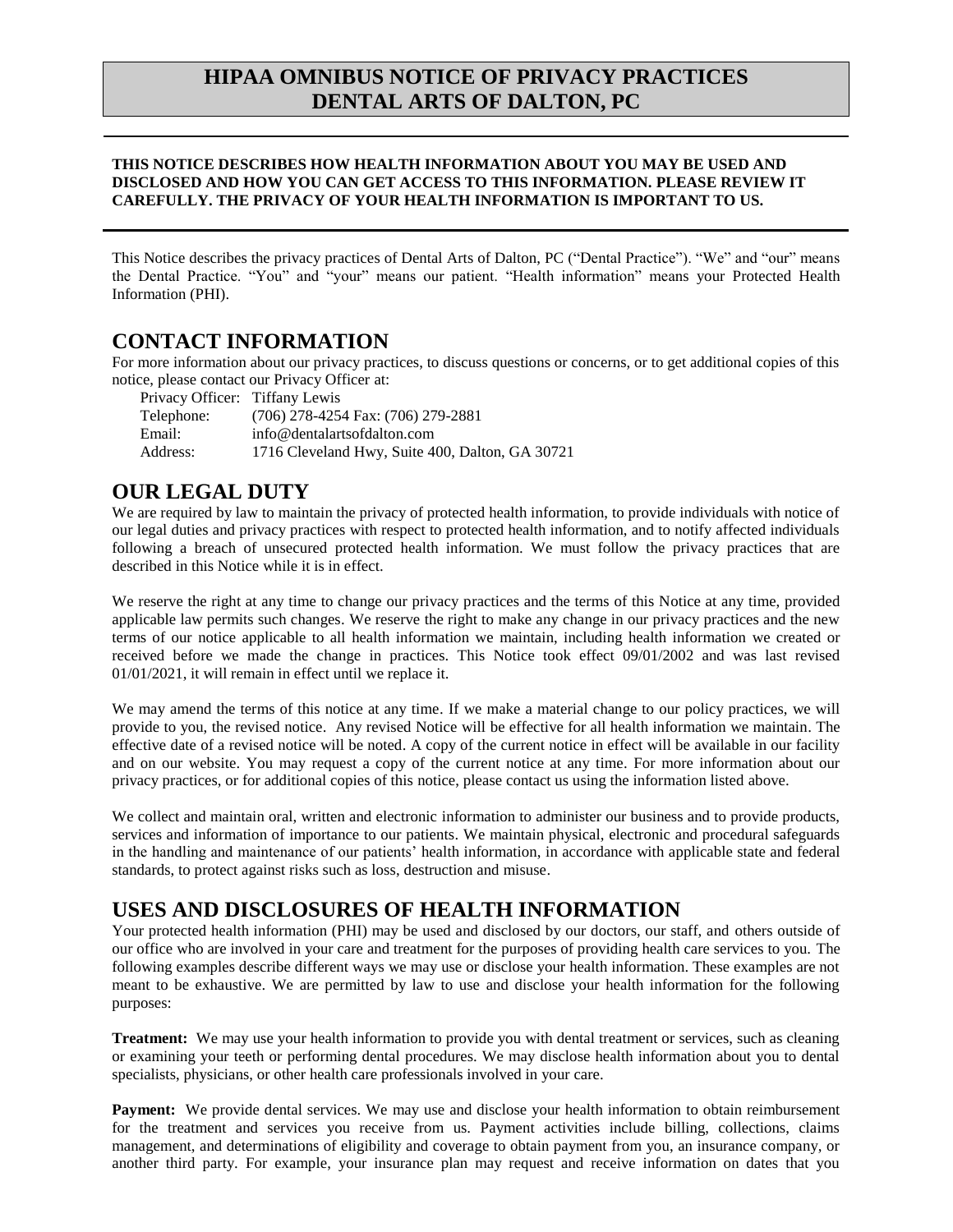received services at our facility in order to allow your employer to verify and process your insurance claim. If you pay in cash in full (out of pocket) for your treatment, you may instruct us not to share information about your treatment with you health insurer. We will disclose health information to collection agencies and other subcontractors engaged in obtaining payment for care.

**Healthcare Operations:** We may use and disclose health information about you in connection with health care operations necessary to run our practice. Health care operations include review of our treatment and services, training, evaluating the performance of our staff and health care professionals, accreditation, certification, licensing, credentialing, quality assurance, financial or billing audits, legal matters, and business planning and development.

**Communication from our Office:** We may call your home or other designated locations and leave a message on voicemail or by text in reference to any times that assist our office in carrying out Treatment, Payment and Health Care Operations, such as appointment reminders, insurance items, billing and any call pertaining to your dental care. We may mail to your home, computer, or other designated locations any items that assist our office in carrying out Treatment, Payment and Health Care Operations.

**Treatment Alternatives and Health-Related Benefits and Services:** We may use and disclose your health information to communicate with you about treatment options or alternatives or health-related benefits and services as well as payment for those products and services and treatment alternatives that may be of interest to you.

**Your Written Authorization:** You (or your legal personal representative) may give us written authorization to use your health information or to disclose it to anyone for any purpose. Once you give us authorization to release your health information, we cannot guarantee that the person to whom the information is provided will not disclose that information. You may take back or "revoke" your authorization at any time if done in writing, except if we have already acted based on your authorization. Your revocation will not affect any use or disclosure permitted by your authorization while it was in effect. Unless you give us written authorization, we will not use or disclose your health information for any purpose other than those described in this notice. We will obtain your authorization prior to using your health information for marketing, fundraising purposes or for commercial use. Once authorized, you may opt out of these communications at any time. If a use or disclosure of protected health information described above in this notice is prohibited or materially limited by other laws that apply to use, we intend to meet the requirements of the more stringent law.

**Disclosure to Family Members and Friends:** We may disclose your health information to a family member, friend or other person to the extent necessary to help with your healthcare or with payment for your healthcare, but only if you are present and verbally give permission or if you give consent in writing and agree that we may do so. With your consent, we will disclose only the health information that is relevant to the person's involvement. When a family member(s) or a friend(s) accompany you into the exam or treatment room, it is considered implied consent on your part that a disclosure of your health information is acceptable. In an emergency situation involving you, based on our judgment and as per 164.522(a) of HIPAA, we may disclose your health information to a family member or friend who is involved with your care or payment for your care if we believe it is in your best interest to do so.

**Emergency Situations:** We may use or disclose your name, location and general condition to notify, or to assist an appropriate public or private agency to locate and notify, a person responsible for your care in appropriate situations, such as a medical emergency or during disaster relief efforts. If you are present, then prior to use or disclosure of your health information, we will provide you with an opportunity to object to such uses or disclosures. In the event of your incapacity or emergency circumstances, we will disclose health information based on a determination using our professional judgment disclosing only health information that is directly relevant to the person's involvement in your healthcare.

**Reminders:** We may use or disclose health information when contacting you to remind you about your dental care. It is the policy of our office to contact you by phone call, voice message, text message, email, postcard, or letter to any phone number, address or email that you provide. By providing your phone number and email, you agree that you may receive text and voice message reminders. If you prefer that we not contact you with reminders, please notify us in writing at our address listed above and we will not use or disclose your health information for these purposes.

**Business Associates:** We may disclose your protected health information to our third-party service providers (called, "Business Associates") that perform functions on our behalf or provide us with services if the information is necessary for such functions or services. For example, we may use a business associate to assist us in maintaining our practice management software. All of our business associates are obligated, under written contract with us, to protect the privacy of your information and are not allowed to use or disclose any information other than as specified in our contract.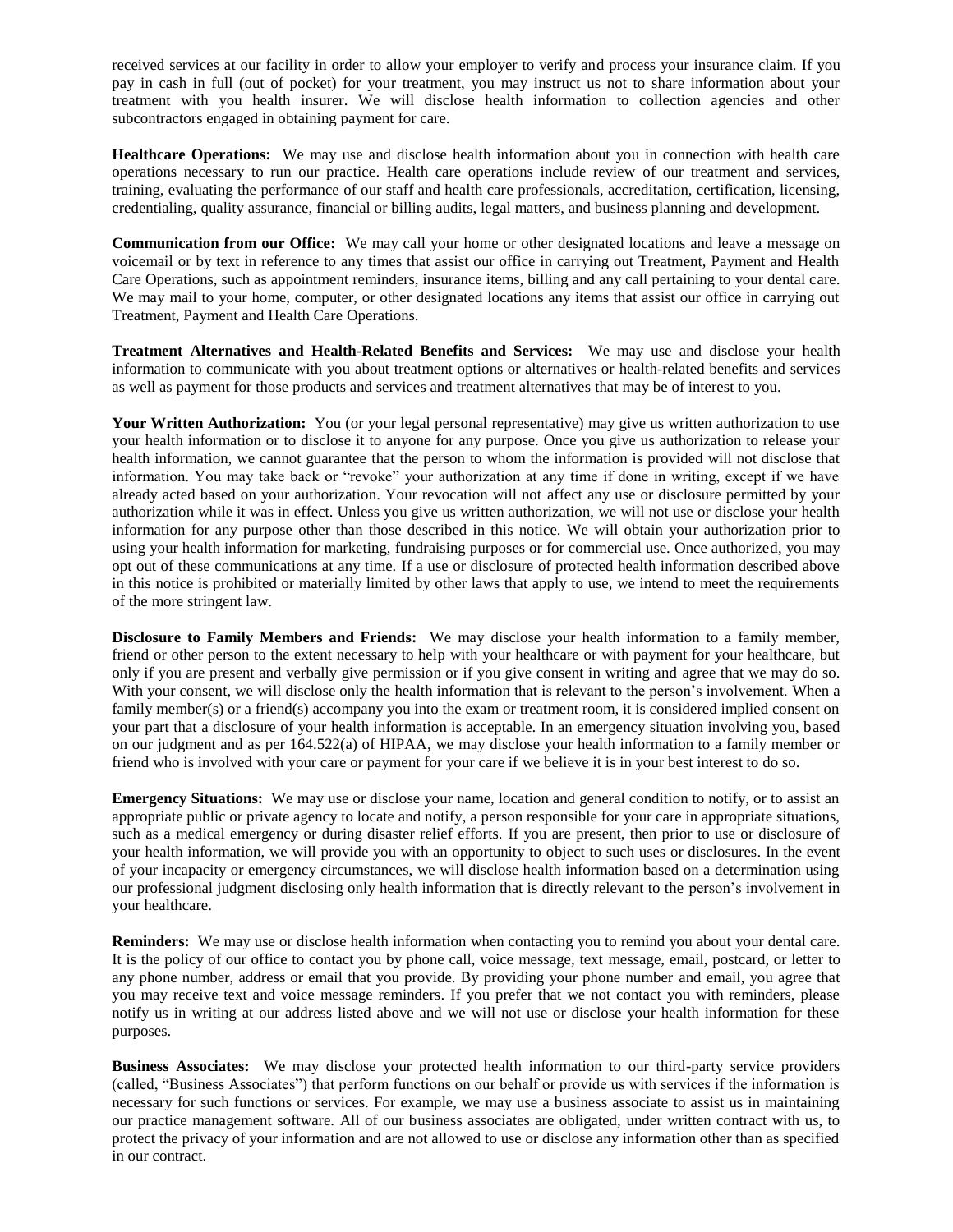**Required by Law:** We may use or disclose your health information to the extent we are required by law to do so. We may disclose patient health information in response to a court or administrative order or a subpoena, discovery request, or other lawful process that is not ordered by a court if efforts have been made to notify the patient or to obtain an order protecting the information requested. We may disclose your health information to a law enforcement official for a law enforcement purposes, such as to identify or locate a suspect, material witness or missing person or to alert law enforcement of a crime.

**Public Health and Benefit Activities:** We may disclose patient health information for public health activities and purposes, which include: preventing or controlling disease, injury or disability; reporting births or deaths; reporting child abuse or neglect; reporting adverse reactions to medications or foods; reporting product defects; enabling product recalls; and notifying a person who may have been exposed to a disease or may be at risk for contracting or spreading a disease or condition.

**Victims of Abuse, Neglect or Domestic Violence:** We may disclose health information to the appropriate government authority about a patient (child or adult) whom we believe is a victim of abuse, neglect or domestic violence.

**Health Oversight Activities:** We may disclose patient health information to a health oversight agency for activities necessary for the government to provide appropriate oversight of the health care system, certain government benefit programs, and compliance with certain civil rights laws.

**Coroners, Medical Examiners and Funeral Directors:** We may disclose your health information to a coroner, medical examiner or funeral director to allow them to carry out their duties.

**Organ, Eye and Tissue Donation:** We may release your PHI to a coroner or medical examiner. This may be necessary, for example, to identify a deceased person or determine the cause of death. We may also disclose PHI to funeral directors consistent with applicable law to enable them to carry out their duties.

**Research:** We may use or disclose your information for research purposes pursuant to patient authorization waiver approval by an Institutional Review Board or Privacy Board.

**Serious Threat to Health or Safety:** We may use or disclose your health information if we believe it is necessary to do so to prevent or lessen a serious threat to anyone's health or safety.

**Specialized Government Functions:** We may disclose your health information to the military (domestic or foreign) about its members or veterans, for national security and protective services for the President or other heads of state, to the government for security clearance reviews, and to a jail or prison about its inmates.

**Workers' Compensation:** We may release medical information to the extent authorized by and to the extent necessary to comply with laws relating to worker's compensation or other similar programs established by law.

**Highly Confidential Information:** Certain federal and state laws may require special privacy protections that restrict the use and disclosure of certain health information, including highly confidential information about you. "Highly Confidential Information" may include confidential information under Federal laws governing alcohol and drug abuse information and genetic information. State laws often protect the following types of information: HIV/AIDS; Mental Health; Genetic Tests (in accordance with GINA 2009); Alcohol and drug abuse; Sexually transmitted diseases and reproductive health information; and Child or adult abuse or neglect, including sexual assault.

**National Security:** We may disclose to military authorities the health information of Armed Forces personnel under certain circumstances. We may disclose to authorize federal official health information required for lawful intelligence, counterintelligence, and other national security activities. We may disclose to correctional institution or law enforcement official having lawful custody of protected health information of inmate or patient under certain circumstances.

**Data Breach Notification:** We may use your contact information to provide legally required notices of unauthorized acquisition, access or disclosure of your health information.

**Schedules:** It is the policy of our office to post the current day schedule on a printed schedule and on computer screens.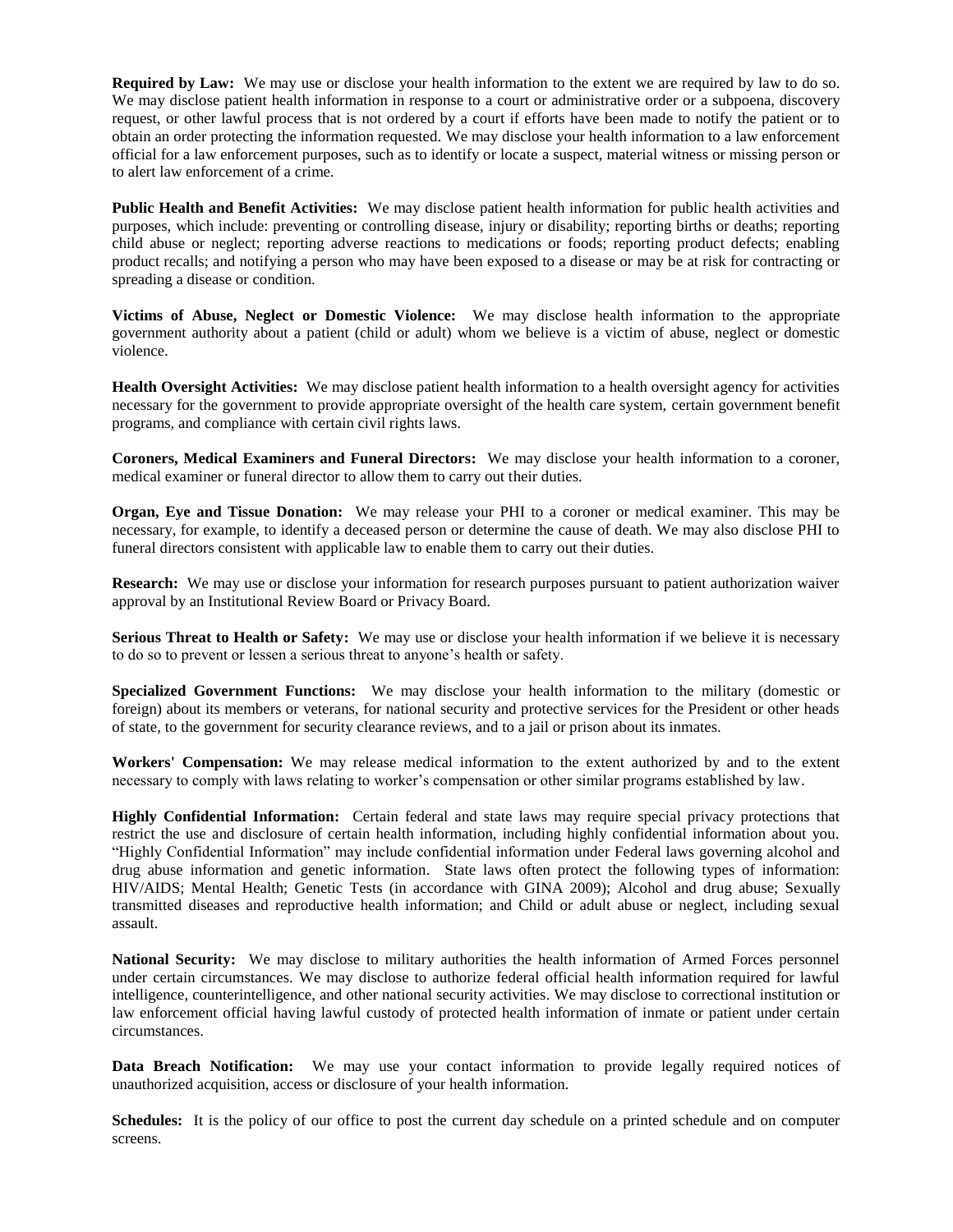**Waiting Rom:** It is the policy of our office to call you by name from the waiting room.

**Marketing/Fundraising:** We may contact you to provide you with information about our sponsored activities, including fundraising programs, as permitted by applicable law. If you do not wish to receive such information from us, you may opt out of receiving the communications.

#### **PATIENT RIGHTS**

You have the following rights with respect to certain health information that we have about you (information in a Designated Record Set as defined by HIPAA). To exercise any of these rights, you must submit a written request to our Privacy Official listed on the first page of this Notice.

**Access:** You have the right to look at or get copies of your health information, with limited exceptions. You may request that we provide copies in a format other than photocopies. We will use the format you request unless we cannot practicably do so. You must make a request in writing to obtain access to your health information. We will charge you a reasonable cost-based fee for expenses such as copies. If you request X-Rays, there will be a fee for any copies of films. You are not entitled to originals, only copies. Postage will be added if copies are to be mailed. If you prefer, we will prepare a summary or an explanation of your health information for a fee. Details of all fees are available from the HIPAA Coordinator. If you are denied a request for access, you have the right to have the denial reviewed in accordance with the requirements of applicable law.

**Disclosure Accounting:** You have a right to receive an accounting of disclosures of your health information for the six (6) years prior to the date that the accounting is requested except for disclosures to carry out treatment, payment, health care operations (and certain other exceptions as provided by HIPAA). The first accounting we provide in any 12-month period will be without charge to you. We may charge a reasonable fee to cover the cost for each subsequent request for an accounting within the same 12-month period. We will notify you in advance of this fee and you may choose to modify or withdraw your request at that time.

**Right to Restrict Use and Disclosure:** You may request that we restrict uses of your health information to carry out treatment, payment, or health care operations or to your family member or friend involved in your care or the payment for your care. Your written request must include (1) what information you want to limit, (2) whether you want to limit our use, disclosure or both, and (3) to whom you want the limits to apply. We may not (and are not required to) agree to your requested restrictions, with one exception: If you pay out of your pocket in full for a service you receive from us and you request that we not submit the claim for this service to your health insurer or health plan for reimbursement, we must honor that request.

**Alternative Communication:** You have the right to request that we communicate with you about your health information by alternative means or to alternative locations. You must make your request in writing. Your request must specify the alternative means or location, and provide satisfactory explanation how payments will be handled under the alternative means or location you request. However, if we are unable to contact you using the ways or locations you have requested, we may contact you using the information we have.

**Right to Amend:** If you believe that your health information is incorrect or incomplete, you have the right to request that we amend your health information. Your request must be in writing and it must explain why the information should be amended. We may deny your request under certain circumstances. If we agree to your request, we will amend your record(s) and notify you of such. If we deny your request for an amendment, we will provide you with a written explanation of why we denied it and explain your rights.

**Right to Notification of a Breach:** We are required by law to notify you if the privacy or security of your health information has been breached. The notification will occur by first class mail within sixty (60) days of the event. A breach occurs when there has been an unauthorized use or disclosure under HIPAA that compromises the privacy or security of your health information. The breach notification will contain the following information: (1) a brief description of what happened, including the date of the breach and the date of the discovery of the breach; (2) the steps you should take to protect yourself from potential harm resulting from the breach; and (3) a brief description of what we are doing to investigate the breach, mitigate losses, and to protect against further breaches.

**Paper Copy of this Notice:** If you received this Notice on our Web site or by electronic mail (e-mail), you are entitled to receive a paper copy of this Notice upon your request.

**Confidentiality:** You have the right to receive your information in a confidential manner.